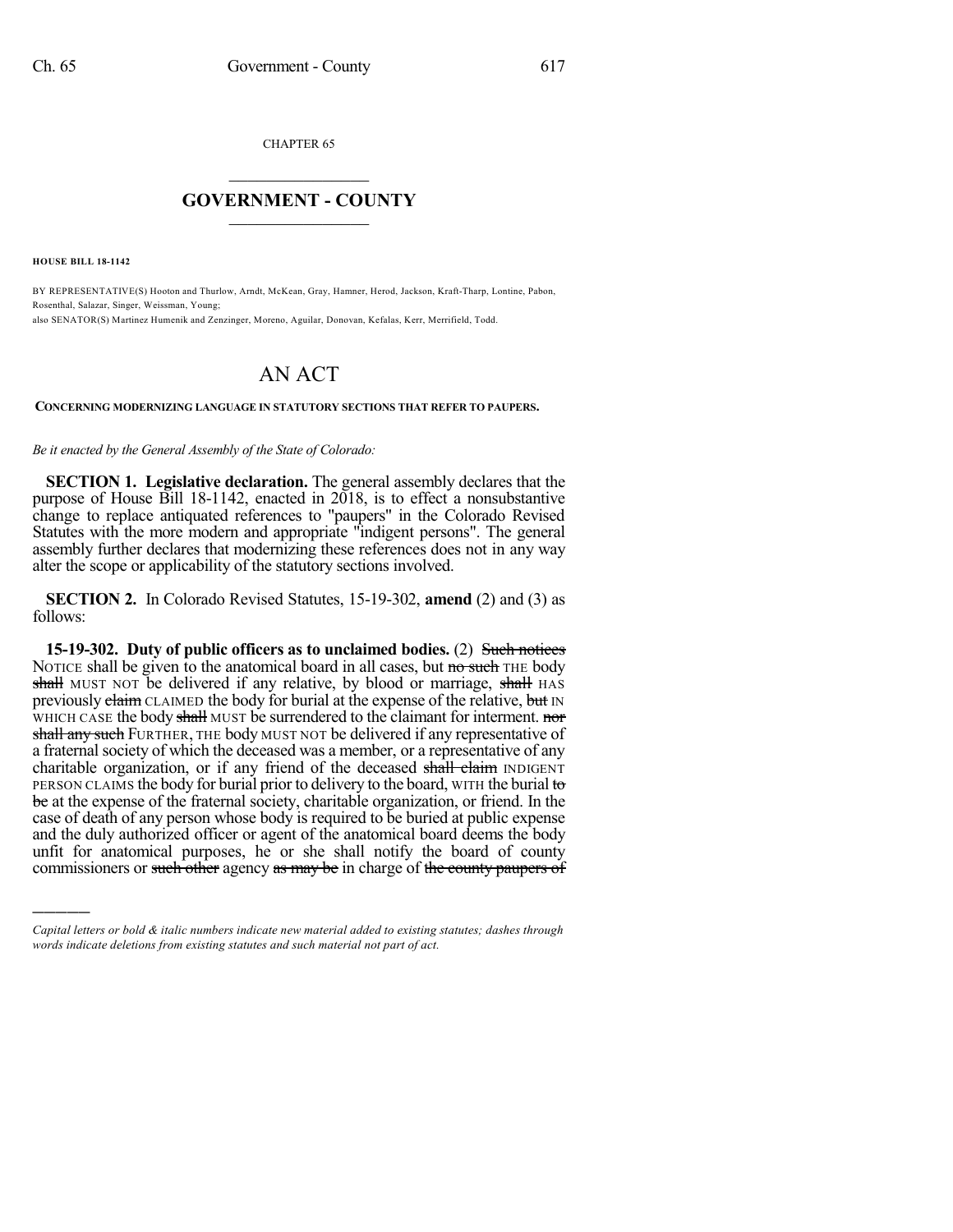INDIGENT PERSONS IN the county in which the person dies, in writing, and the board of county commissioners or other agency shall direct some A person to take charge of the body of the deceased indigent person, and cause it to be buried, and draw warrants upon the treasurer of the county for the payment of such expenses.

(3) No Warrants for the payment of the expenses of the burial of any person whose body is required to be buried at public expense shall MUST NOT be drawn or paid except upon the certificate of the duly authorized officer or agent of the anatomical board to the effect that the unclaimed body is unfit for anatomical purposes by reason of DUE TO decomposition or contagious disease, and that the provisions of this part 3 have been complied with. If, through the failure of any person to deliver the body of a deceased indigent PERSON asrequired by this part 3, the unclaimed body becomes is unfit for anatomical purposes, and is so certified AS UNFIT by the duly authorized officer or agent of the anatomical board, the body shall MUST be buried in accordance with the provisions of this part 3, and the person so failing WHO FAILED to deliver the unclaimed body shall pay to the county treasurer the expense so EXPENSES incurred. Upon the refusal or failure of the person, on demand, to pay the expense EXPENSES, the board of county commissioners, or such other agency as may be in charge of the county paupers INDIGENT PERSONS IN THE COUNTY, may bring suit to recover the expenses, and the same EXPENSES may be recovered as debts of like amount are collectible by law.

**SECTION 3.** In Colorado Revised Statutes, **amend** 25-3-309 as follows:

**25-3-309. Hospital fees.** Every hospital established under this part 3 shall be IS for the benefit of the inhabitants of such THE county and of any person falling sick or being WHO IS injured or maimed within itslimits. Every inhabitant or person who is not a pauper INDIGENT shall pay to the board of public hospital trustees or such TO THE officer as it shall designate DESIGNATES for such THE county public hospital a reasonable compensation for occupancy, nursing, laboratories, care, medicine, or attendants according to the rules and regulations prescribed by said THE board in order to render the use of said THE hospital of the greatest benefit to the greatest number.

**SECTION 4.** In Colorado Revised Statutes, 28-5-502, **amend** (2) as follows:

**28-5-502. Interment of deceased veterans.** (2) Such Burial shall MUST not be made in that portion of  $\frac{day}{dx}$  A cemetery or burial ground used exclusively for the burial of the pauper dead DECEASED INDIGENT PERSONS. Each county, by resolution of its board of county commissioners, shall establish the maximum expense to the county for each burial, exclusive of any federal funds provided for such purposes. In case the deceased VETERAN has relatives or friends who desire to conduct the funeral services, they shall be permitted to do so, and the expenses shall be paid as provided in this section.

**SECTION 5. Act subject to petition - effective date.** This act takes effect at 12:01 a.m. on the day following the expiration of the ninety-day period after final adjournment of the general assembly (August 8, 2018, if adjournmentsine die is on May 9, 2018); except that, if a referendum petition is filed pursuant to section  $1(3)$ of article V of the state constitution against this act or an item, section, or part of this act within such period, then the act, item, section, or part will not take effect